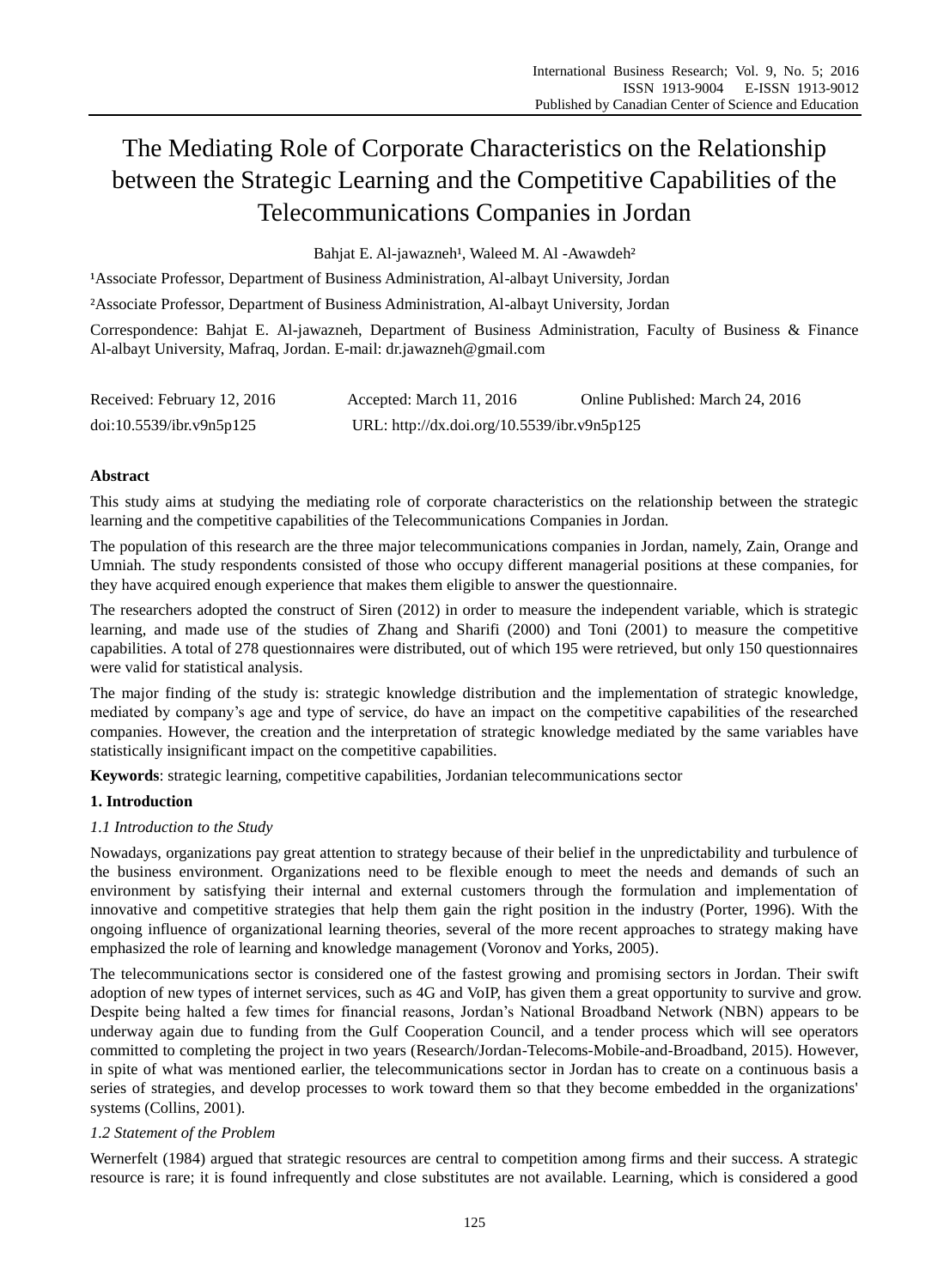resource, has been viewed as a complex concept, encompassing both a process and a structure (Slater and Narver, 1994). Learning can serve as a key ingredient in the effort to improve the performance of supply management processes (Hult, et al., 2003). Organizational capability to design effective strategic behaviors and organizational structure is critical for a firm's growth and survival. Strategic learning is organizational learning that improves the strategic capability of the organization, and changes the basic assumptions underlying the stable generation mechanism that structures the strategic behavior design process (Kuwada, 1998).

The technological revolution, the enormous and rapid opening up to global markets, the removal of barriers among world economies, the changing laws, and the ease of the capital flow between countries, require companies to develop themselves to suit the new business paradigm, which calls for more emphasis on strategy-based learning to enable them to adapt and open up to the external environment. This can happen when they no longer carry a traditional culture, but a learning culture supported by a set of corporate values and norms able to put them at the right competitive position through the enhancement of their capabilities. Therefore, organizations that cannot develop their own capabilities and change their culture will lose their market share and market competitive position.

In a meeting with representatives from the telecommunications sector, Jordan king stated that it is a major priority for the telecommunications sector to focus on addressing the problems that the sector suffered during the past years, so as to contribute to moving him to a new era of productivity, efficiency, and competitiveness, which will then enhance Jordan's competitive position and investment environment—both regionally and internationally. Therefore, a study that can dig deeper into the relationship between strategic learning and organizational learning mediated by some corporate characteristics at the telecommunications companies in Jordan is an urgent one, specifically a research that aims to answer the following questions:

1. What is the level of strategic learning practice at the telecommunications companies in Jordan?

3. What is the mediated effect of corporate characteristics on the relationship between strategic learning and competitive capabilities?

## *1.3 Importance of the Study*

This study is one of a kind that undertakes the subject of the strategic learning and competitive capabilities in an Arab setting, so it is expected that its findings and recommendations will shed light on issues that may not be tackled in similar researches that relate with different cultures. The study may also serve as a guide to those who make strategic decisions concerning the proper utilization of the knowledge resource of the workforce, so as to alleviate the performance of the individuals and groups in service organizations.

Because of its reach to the saturation point, the telecommunications sector in Jordan is becoming very competitive and consumers are no longer interested in the traditional services that the sector offers. Instead, consumers expect to get very advanced and satisfactory internet-related services that may be treated by providing the right learning atmosphere through which organizations may be able to survive and excel in the market place.

The Arabic library is in need of researches that provide a connection between strategic learning and its benefits to guide and help Arab scholars in shaping their future researches and studies.

## *1.4 Objectives of the Study*

This paper aims to fulfill the following objectives:

1. To descriptively find the level of strategic learning in telecommunications companies in Jordan;

2. To study the mediating effect of strategic learning on the competitive capabilities in telecommunication companies in Jordan; and

3. To provide decision makers of these companies with sound results and significant recommendations to uplift the telecommunications sector's competitive capabilities.

#### *1.5 Related Literature and Studies*

#### 1.5.1 Strategic and Organizational Learning

According to Mintzberg, learning occurs as strategy emerges over time, until it is formalized (Mintzberg, 1987a). Strategic learning leads to new knowledge and change as an organizational capacity, and that strategic learning capability is the organization's ability to learn during the strategy development process in order to produce strategic knowledge and cause strategic change (Anderson et al., 2009).

On the other hand, competitive capabilities is defined as the ability of the business organization to produce the right goods and services of good quality, at the right price and at the right time (Oughton, 1997). Therefore, the researcher may conclude that the competitive capabilities can be seen from different aspects, such as: higher quality of goods and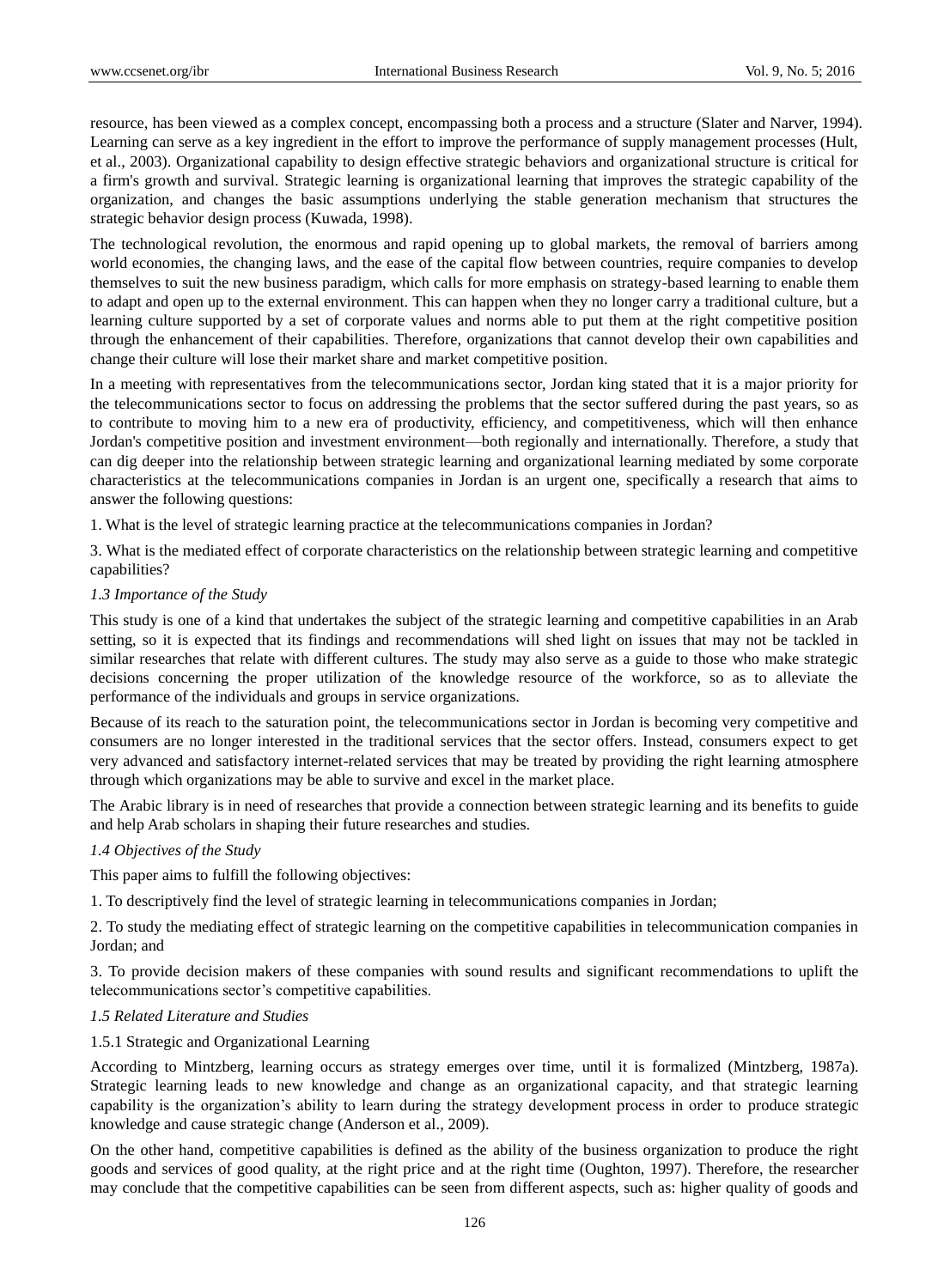services provided by the organization, the response time to the needs and wants of customers, the time spent in the production processes, and a satisfactory level of after-sale services.

A study conducted by Song and Lee (2013) examined the mediating impact of the organizational learning processes to explain the relationship between strategic human resources management practices and performance improvement. The results suggest that the learning processes have a significant direct impact on organizational performance.

There is no doubt that organizational learning plays an important role in shaping the right culture for fostering competitive performance, but disagreement among scholars still exists on how that can be achieved. Therefore, there are different organizational learning models proposed by different scholars:

1. The Organizational Learning Model was developed by Roby and Sales (1994), which focuses on the major functions of organizational learning such as knowledge acquisition, storage in the organizational memory, and refinement.

2. The Learning Four Levels Model of Farago (1995; 1997), by which he argues that gaining organizational learning does not necessarily require more training, the actual role of training is to help the organization identify and develop more skills. Farago proposes a four-level model for organizational learning that includes learning facts, knowledge, process- learning new skills, learning for adaptation, and learning for learning's sake.

3. Ayyoub Model for practicing organizational learning focuses on a special practice of organizational learning dimensions. These include the strategic dimension, the organizational dimension, and the cultural dimension ( Ayyoub, 2004).

The learning organization theorists focused on how organizations successfully acquire, share, and use knowledge to achieve their goals. There is a strong emphasis for creating "knowledge for action," and not knowledge for its own sake (Agyris, 1993). Thus, strategic learning emerges during the strategy development process and reprocess. It permits a non-ending series of strategic knowledge (Pietersen, 2002), while strategic learning capability is the possession of enough resources that are capable of building models and activities through strategic thinking (Sloan 2006). Hence, strategic learning aims to produce enough learning that is capable of implementing the right strategy for a competitive organizational performance. Casey and Goldman (2010) identified individual factors, work experiences, and organizational factors that contribute knowledge, and act together to develop the ability to think strategically.

The organization's strategic state to some extent determines its learning capacity; strategy's major role is to determine the goals and objectives, and to choose the activities and actions that lead to great performance, which means strategy has an effect on learning by providing a boundary for decision making, and interrelated conditions for the perception and interpretation of the environment (Daft and Weick, 1984). Self-transformation based on organizational learning is an effective and possibly necessary method of managing organizations to ensure that they can continue to exist in a changing context (Nystrom and Starbuck, 1984).

The strategic learning processes are affected by two cognitive processes: the first one is the creative search and the second is the strategic sense making. It is suggested that creative search is an important element underlying new external knowledge acquisition, whereas the concept of strategic sense making sheds light on the internal knowledge development processes (Ambrosini and Bowman, 2005).

Strategic organizational learning has four primary steps: learn, focus, align, and execute. These steps form a self-reinforcing cycle which put together learning, strategy, and leadership into one organic process. This cycle is designed to produce specific outputs: to generate insights, create focus, and translate focus into action, and then to repeat the cycle of transformation again and again (Pietersen, 2002). Hult et al. (2003) considered the primal role of organizational learning as a strategic resource in supply management, and concluded that learning has a positive effect on a set of learning consequences: supply management consequences, management consequences, and performance consequences.

Organizational learning plays a significant role in mediating the effects of information technology competency on firm performance (Tippins and Sohi, 2003). A paper that sought to determine the sources of wide and persistent variations in learning performance in the semiconductor manufacturing industry found that acquiring human capital with prior industry experience from external sources significantly reduces learning performance.

In a study entitled "Unmasking the capability of strategic learning: a validation study," Siren (2012) suggested that strategic learning is a multidimensional construct that is manifested through the sub-processes of strategic knowledge creation, distribution, interpretation, and implementation. The results demonstrate that the reliability and validity of the developed measurement model is satisfactory, thus enabling its use in further studies; the strategic learning approach responds to changes and challenges posed by the turbulent and changing environment.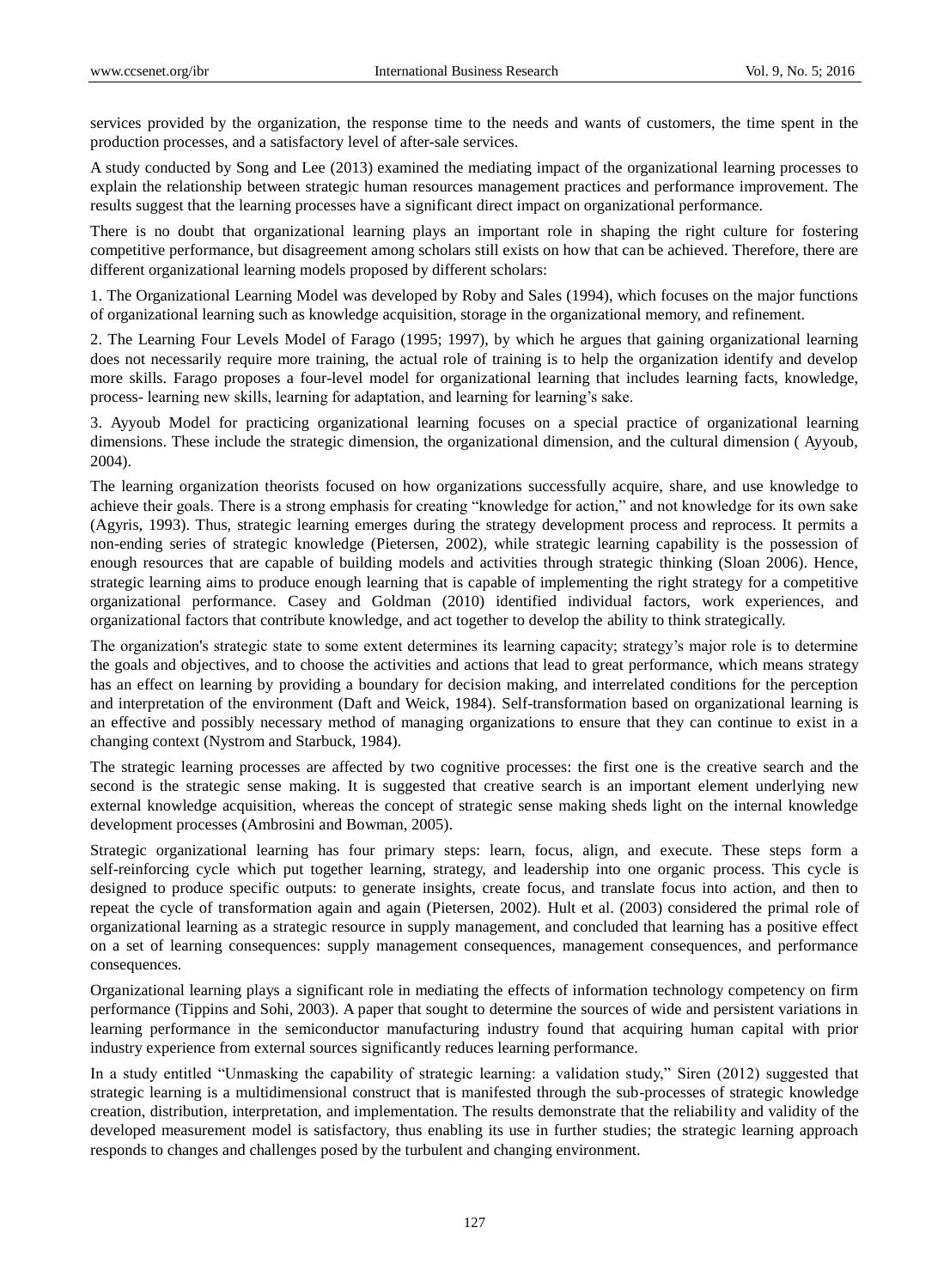According to Beer et al., (2005) strategic learning is a certain learning capability that enables the organization's top management to continuously integrate their experiences and knowledge within all the organizational levels in order to make it capable of facing any unpredictable and changing environmental condition. They proposed that honest conversations about the organization and its leadership produced by a strategic fitness process enable "fit" and "fitness": the organization's capacity for continuous learning so as to remain "fit" even as the environment changes. The strategic learning processes are affected by two cognitive processes, the first one is the creative search and the second is the strategic sense making (Ambrosini and Bowman, 2005).

## 1.5.2 The Competitive Capabilities

According to Wheelen and Hunger (2012), capabilities refer to an organization's ability to optimize the use of its resources, which consist of business processes that turn inputs into outputs. Therefore, the management's task is to pay extra attention to competencies to pair with capabilities that customers want; hence, organizational capabilities are judged based on their abilities to satisfy customers (Teece and Pisano, 1997). Capabilities are considered a major determinant of good performance, which means that if any failure happens regarding the organization's ability to be competitive, then capabilities must be examined where being competitive is measured through responsiveness, competency, flexibility, and speed (Zhang and Sharifi, 2000).

In his paper on "Performance measurement systems" Toni (2001) considered performance and competitive capabilities of an industrial organization through the following: costs; time (run and set-up times, wait and move time system times, delivery speed, reliability and time to market); flexibility (volume, mix, product modification, process modification and, expansion flexibilities); and quality (produced, perceived and inbound quality and quality costs). Hence, for a service organization the researcher may consider service cost, speed, reliability, quality, and flexibility.

#### 1.5.3 Research Hypothesis

Based on the previous literature and studies, the hypothesis of this research is:

*There is no significant mediating impact for the corporate characteristics on the relationship between strategic learning and competitive capabilities of the telecommunications companies in Jordan on*  $\alpha \leq 0.01$ 

1.5.4 Research Conceptual Framework



Figure1. The conceptual framework of the study

## **2. Research Methodology**

Based on the nature of this research and the required data to answer the previously stated problem, the descriptive and the analytical methodologies were utilized, and the necessary data were collected through questionnaires that were prepared for that purpose.

#### *2.1 Population of the Study*

The population of the study consisted of those who occupy different managerial positions at the telecommunication companies in Jordan for they have the required experience that qualifies them to answer the items of the questionnaire. The population amounted to 278 employees.

No sampling technique was used because covering the entire population of 278 respondents was possible but because of their strict policy, the researchers were asked to contact the liaison officer in each company who handled the distribution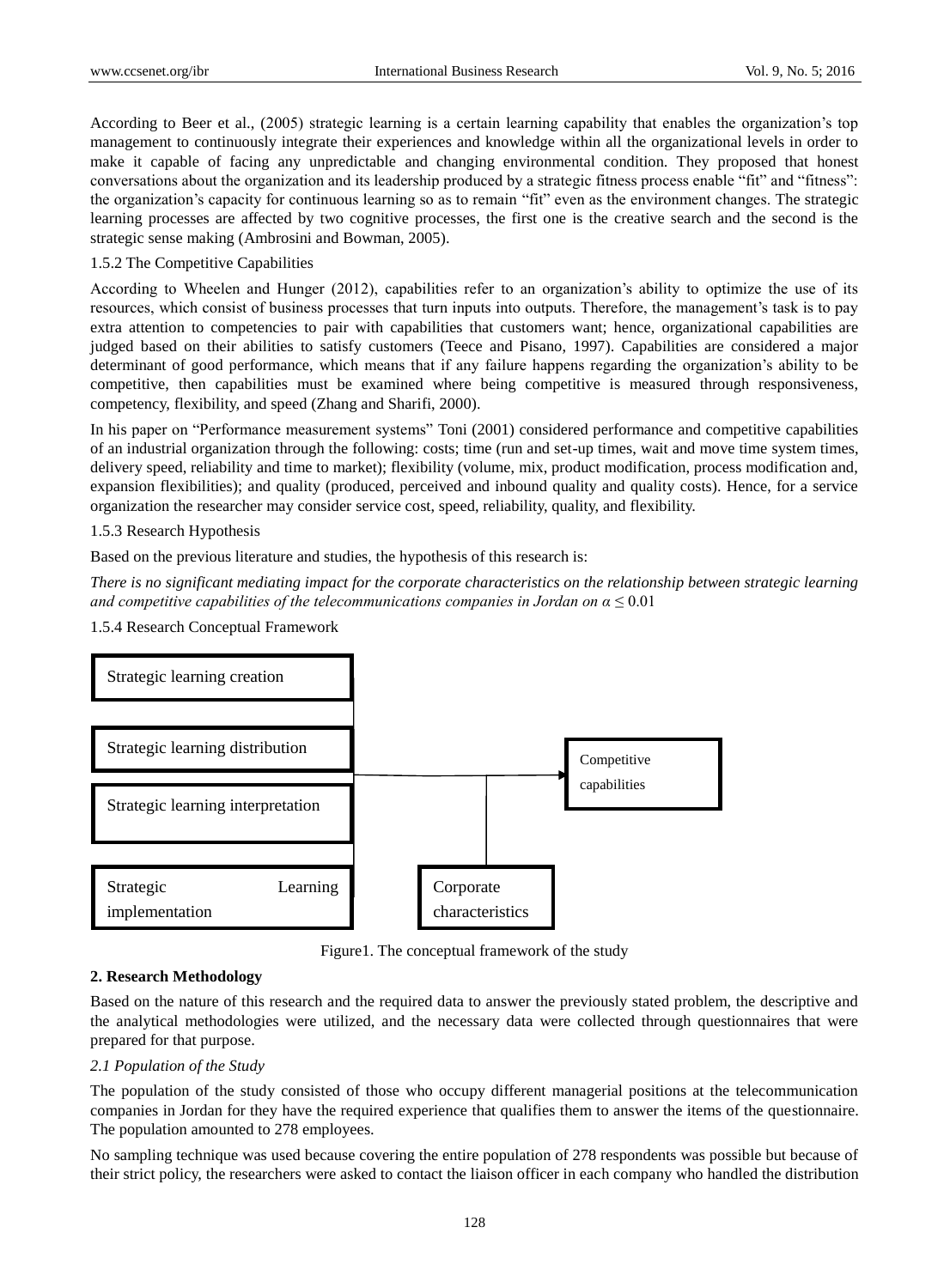of the questionnaire to each respondent.

The researchers handed a total of 278 questionnaires to a liaison officer in each company, out of which 195 were retrieved, but 150 questionnaires were only valid for statistical analysis, as shown in table (1) and (2).

Table 1.The demographic profile of the respondents

| <b>Variable</b>   | Category               | <b>Frequency</b> | Percentage |
|-------------------|------------------------|------------------|------------|
| <b>Sex</b>        | Male                   | 81               | 54         |
|                   | Female                 | 69               | 46         |
|                   | Less than 30           | 102              | 68         |
| Age               | $30$ less than $35$    | 32               | 21         |
|                   | $35$ less than $40$    | 12               | 8          |
|                   | 40 and above           | 4                | 3          |
| <b>Education</b>  | High school            | 6                | 4          |
|                   | Intermediary course    | 5                | 3.3        |
|                   | Bachelor               | 123              | 82         |
|                   | Graduate studies       | 9                | 10         |
| <b>Position</b>   | Department chairman    | 9                | 6.9        |
|                   | Vice chairman          | 7                | 4.7        |
|                   | Supervisor             | 41               | 27.3       |
|                   | Technical staff        | 88               | 58.7       |
|                   | Sales officer          | 5                | 3.3        |
| <b>Experience</b> | Less than 5 years      | 78               | 52         |
|                   | 5- less than 10 years  | 54               | 36         |
|                   | 10- less than 15 years | 14               | 9.3        |
|                   | 15 years & above       | 4                | 2,7        |

It is shown above that more than half of the respondents are males, and the rest are females, which signifies the equal job opportunities that both genders enjoy in Jordan, with regard to age and education. Young, educated, and experienced labor force is preferred by the telecommunications sector in Jordan, which is probably due to their ability to relate well with their young and promising consumers.

Table 2. Companies' profile

| <b>Company</b> | <b>)wnership</b> | <b>Market</b> | Market Share % | Company's Age |
|----------------|------------------|---------------|----------------|---------------|
| Zain           | Arabian          | Regional      | 39.18          | 20            |
| Orange         | International    | International | 31.20          | 16            |
| Jmniah         | Jordanian        | Local         | 29             | 10            |

Table (2) shows that Zain company has the highest market share as it is the oldest company in the market compared to Orange and Umniah who have almost the same market share, although Orange is six years ahead of Umniah in the Jordanian market.

## *2.2 The Study Instrument*

The study instrument is a prepared questionnaire for the purpose of this research, which consists of three parts. The first part covers the demographic profile of the respondents, such as gender, age, educational level, job title, and number of years of experience, including companies' characteristics, such as company's age, market share, type of service, and number of years in the market. The second part pertains to items that describe the dimensions of strategic learning, which are: strategic knowledge creation, distribution, interpretation, and implementation using the construct of (Siren, 2012). The third part contains items that measure the competitive capabilities of the companies based on Zhang and Sharifi (2000) and Toni (2001). The respondents were instructed to answer using the Likert scale: 5 = Strongly Agree;  $4 = \text{Agree}$ ;  $3 = \text{Neutral}$ ;  $2 = \text{Disagree}$ ; and  $1 = \text{Strongly Disagree}$ .

## *2.3 Face Validity*

The construct of Siren (2012) was adopted to cover the second part of the research instrument that contains the items of the strategic learning dimensions. Therefore, the construct and its items were translated to the Arabic language and shown to experts from the academe and related industry in order to find the extent of their suitability for such a study, as well as the level of their "fitness" to the business environment of a country such as Jordan. Their comments were taken into consideration by the researchers. The same thing applies to the third part of the questionnaire that measures the competitive capabilities.

#### *2.4 Internal Consistency*

The internal consistency of the research instrument was validated by calculating the Cronbach's Alpha Coefficient, where the range of its values is from zero to one. The criterion that is used in the research to examine the reliability of each variable is that if the variable reliability is less than 0.60, it is considered to be of poor reliability. If the variable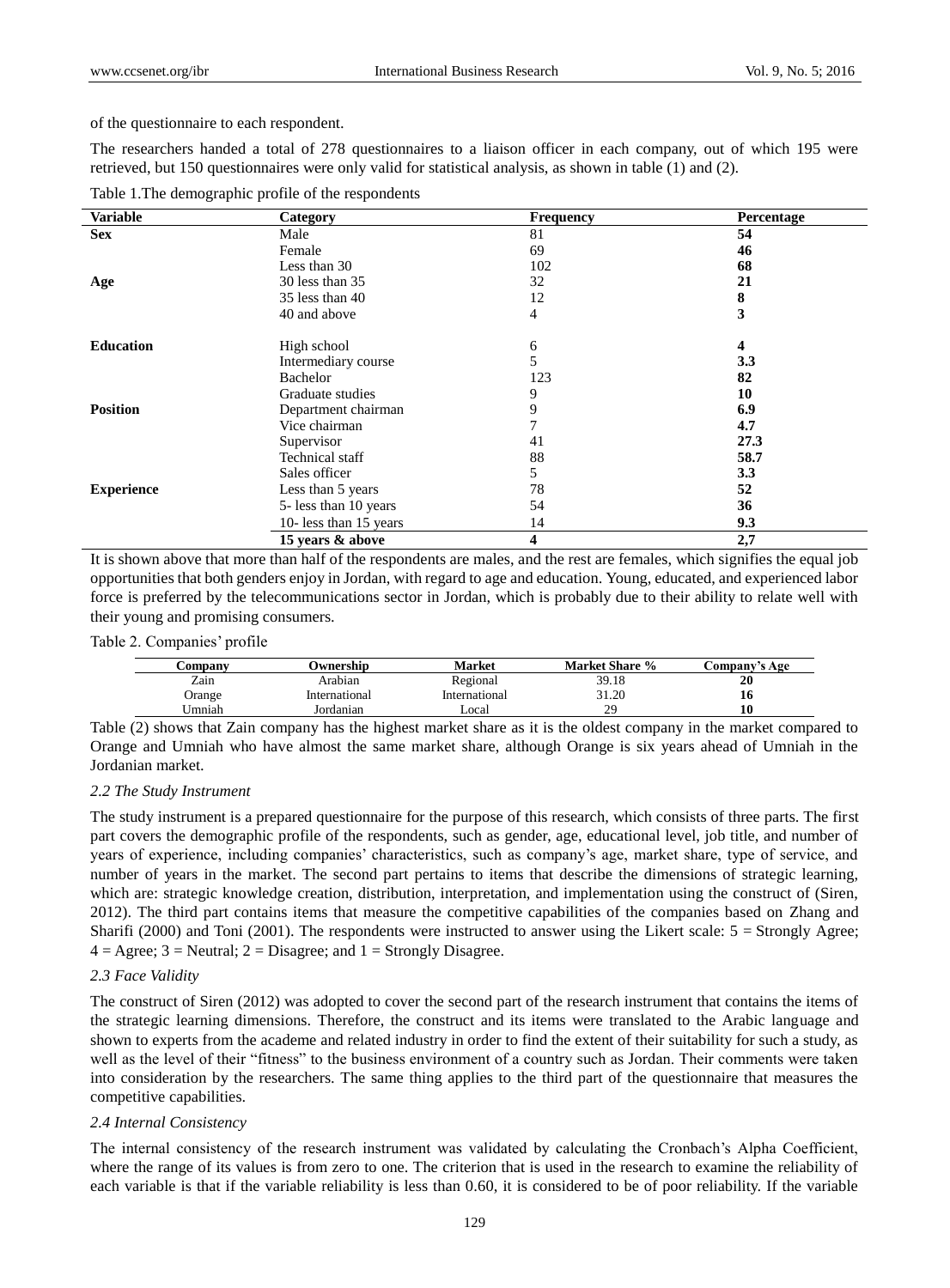reliability is over 0.70, it is considered as a reliable measure (Nunnally, 1978; Sekaran, 2003). Cronbach's Alpha was calculated for all the variables that are included in the research instrument and turned out to be more than 0.70.

*2.5 The Statistical Methods Applied to this Study*

1. Frequencies and percentages to describe the study respondents and companies' characteristics.

2. Cronbach's Alpha to calculate the internal consistency of the dimensions of the study instrument.

3. Means and standard deviations to calculate the level of strategic learning.

4. Step-wise multiple regression analysis to test the Mediating Role of Corporate Characteristics on the Relationship Between Strategic Learning and Competitive Capabilities.

## **3. Statistical Analysis and Findings of the Study**

*3.1* To answer the first problem of the study on what is the level of strategic learning practice at telecommunication companies in Jordan, means and standard deviations for each strategic learning dimension were calculated, as shown in the table below:

Table 3. Means and standard deviations of the strategic learning dimensions

| No.              | <b>Strategic learning creation</b>                                                                                                          | Mean | $\overline{\text{SD}}$ | Order          | Rank |
|------------------|---------------------------------------------------------------------------------------------------------------------------------------------|------|------------------------|----------------|------|
| 1                | In information search, we focus on acquiring knowledge of strategies<br>that involve experimentation and high market risks                  | 3.93 | 0.88                   | 4              | High |
| $\overline{c}$   | We prefer to collect market information with no identifiable strategic                                                                      | 3.72 | 0.96                   | 5              | High |
|                  | needs to ensure experimentation.                                                                                                            |      |                        |                |      |
| 3                | Our aim is to acquire knowledge to develop projects that lead us into<br>new areas of learning such as new markets and technological areas. | 4.25 | 0.78                   | $\mathbf{1}$   | High |
| 4                | We collect novel information and ideas that go beyond our current                                                                           | 4.21 | 0.78                   | $\mathfrak{2}$ | High |
|                  | market and technological experiences.                                                                                                       |      |                        |                |      |
| 5                | Our aim is to collect new information that forces us to learn new things<br>in product development.                                         | 4.15 | 0.76                   | 3              | High |
|                  |                                                                                                                                             | 4.05 |                        | <b>High</b>    |      |
| No.              | <b>Strategic learning distribution</b>                                                                                                      |      |                        |                |      |
| 1                | Within our firm, sharing strategic information is the norm.                                                                                 | 4.36 | 0.72                   | 1              | High |
| $\boldsymbol{2}$ | Within our firm, strategically important information is easily accessible                                                                   | 4.03 | 0.90                   | 2              | High |
|                  | to those who need it most.                                                                                                                  |      |                        |                |      |
| 3                | Representatives from different departments within our firm meet                                                                             | 3.97 | 0.82                   | 3              | High |
|                  | regularly to discuss new strategically important issues.                                                                                    |      |                        |                |      |
| $\overline{4}$   | Within our firm, strategically important information is actively shared<br>among different departments.                                     | 3.92 | 0.88                   | 4              | High |
| 5                | When one department obtains strategically important information, it is<br>circulated to other departments.                                  | 3.81 | 0.97                   | 5              | High |
|                  |                                                                                                                                             | 4.02 |                        |                |      |
|                  |                                                                                                                                             |      | <b>High</b>            |                |      |
| No.              | <b>Strategic learning interpretation</b>                                                                                                    |      |                        |                |      |
| 1                | When faced with new strategically important information, our managers                                                                       | 4.07 | 0.88                   | $\mathbf{1}$   | High |
|                  | usually agree on how the information will impact our firm.                                                                                  |      |                        |                |      |
| 2                | In meetings, we seek to understand everyone's point of view concerning                                                                      | 3.97 | 0.77                   | 3              | High |
|                  | new strategic information.                                                                                                                  |      |                        |                |      |
| 3                | Groups are prepared to rethink decisions when presented with new                                                                            | 3.89 | 0.79                   | $\overline{4}$ | High |
|                  | strategic information.                                                                                                                      |      |                        |                |      |
| 4                | When confronting new strategic information, we are not afraid to reflect                                                                    | 3.87 | 0.95                   | 5              | High |
|                  | critically on the shared assumptions we have about our organization.                                                                        |      |                        |                |      |
| 5                | We often collectively question our own biases about the way we                                                                              | 3.98 | 0.31                   | $\mathfrak{2}$ | High |
|                  | interpret new strategic knowledge.                                                                                                          |      |                        |                |      |
|                  |                                                                                                                                             | 3.96 | <b>High</b>            |                |      |
| No.              | <b>Strategic learning implementation</b>                                                                                                    |      |                        |                |      |
| 1                | Strategic knowledge gained by working groups is used to improve                                                                             | 4.19 | 0.77                   | $\mathbf{1}$   | High |
|                  | products, services, and processes.                                                                                                          |      |                        |                |      |
| 2                | The decisions we make according to new strategic knowledge are                                                                              | 4.12 | 0.73                   | 2              | High |
|                  | reflected in changes implemented to our organizational systems and                                                                          |      |                        |                |      |
|                  | procedures.                                                                                                                                 |      |                        |                |      |
| 3                | Strategic knowledge gained by individuals is input into the                                                                                 | 4.02 | 0.76                   | 3              | high |
|                  | organization's strategy.                                                                                                                    |      |                        |                |      |
| $\overline{4}$   | Recommendations by groups concerning the use of strategic knowledge                                                                         | 4.02 | 0.91                   | 3              | High |
|                  | are adopted by the organization.                                                                                                            |      |                        |                |      |
|                  |                                                                                                                                             | 4.09 |                        | <b>High</b>    |      |
|                  |                                                                                                                                             |      |                        |                |      |

The table above shows a high level of practice for strategic learning dimensions, based on the means of the answers of the respondents of the study. Results ranged from 4.09 as the highest, and 3.96 as the lowest. The strategic learning implementation dimension obtained the highest score, while strategic learning interpretation got the lowest.

Indeed, the difference between both values is relatively small and leaves no room for interpretation.

The telecommunication companies in Jordan pay extra care for strategic learning creation, and that occurs when they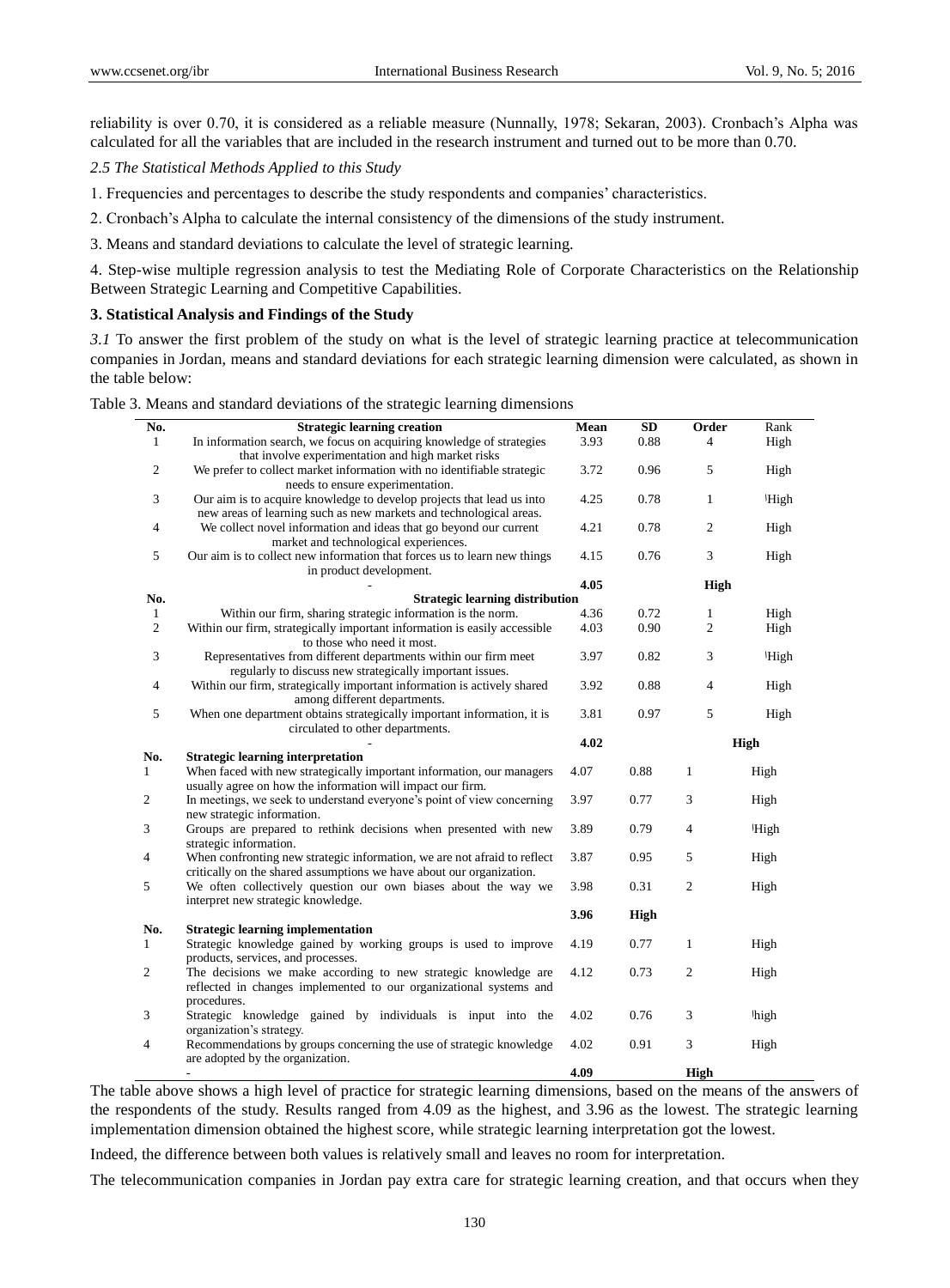focus on knowledge acquisition of strategies that involve experimentation and high market risks. They also tend to collect market information with no obvious strategic needs to guarantee experimentation. Entering into new areas of learning is a major interest when developing projects, besides their collected information exceeds their current market and technological experiences to learn new things on how to develop their services.

Knowledge distribution in researched companies is being practiced at a very high level, and knowledge sharing is becoming part of their culture. Employees also have easy access to important information when it is needed, and meetings are conducted regularly to discuss new strategically important issues and matters.

They often question their own biases about the way new strategic knowledge is being interpreted. Aside from that, during meetings, they attempt to understand every employee's point of view concerning new strategic information, and even teams and groups are prepared to rethink decisions when presented with new strategic information. When confronting new strategic information, respondents are not afraid to air their critical reflections on the shared assumptions. As a matter of fact, when managers are faced with new strategically important information, they often agree on how the information will impact their companies.

Recommendations from group meetings at telecommunication companies in Jordan are adopted and reflect on organizational systems and procedures. Any strategic knowledge gained by individuals is considered input into the organization's strategy and is used to improve products, services, and processes.

#### *3.2 Testing the Hypothesis of the Study*

3. 2.1 Multicollinearity Test of the Study Variables

Table 4.Tolerance and Variance inflation factor of the study variables

| Variable                          | <b>Tolerance</b> | <b>VIF</b> |
|-----------------------------------|------------------|------------|
| Strategic learning creation       | 0.344            | 2.906      |
| Strategic learning distribution   | 0.121            | 3.244      |
| Strategic learning interpretation | 0.315            | 3.170      |
| Strategic learning implementation | 0.353            | 2.835      |
| Company                           | 0.112            | 2.115      |
| Company's age                     | 0.562            | 1.781      |
| The nature of business            | 0.596            | 1.677      |
| Ownership                         | 0.142            | 1.324      |
| Market share                      | 0.213            | 1.128      |

In multiple regression, the variance inflation factor (VIF) is used as an indicator of multicollinearity. Table 4 indicates that the values of VIF are less than 10 for all the strategic learning dimensions and the companies' characteristics. On the other hand, tolerance inflation factors are more than 0.05; therefore, we can conclude that there is no multicollinearity that exists between the variables of the study.

3.2.2 Results and Findings of the Study

H0: There is no significant mediating impact of the corporate characteristics on the relationship between strategic learning and competitive capabilities of telecommunications companies in Jordan on  $\alpha \leq 0.05$ .

Table 5. Coefficients of correlation between strategic learning and the mediating variables' company characteristics and competitive capabilities

|                                       |                                   | <b>Competitive capabilities</b> |                     |  |  |
|---------------------------------------|-----------------------------------|---------------------------------|---------------------|--|--|
| No.                                   | Variable                          | <b>Correlation Coefficient</b>  | <b>Significance</b> |  |  |
|                                       | Strategic learning creation       | $0.40**$                        | 0.00                |  |  |
| 2                                     | Strategic learning distribution   | $0.61**$                        | 0.00                |  |  |
|                                       | Strategic learning interpretation | $0.50**$                        | 0.00                |  |  |
| 4                                     | Strategic learning implementation | $0.60**$                        | 0.00                |  |  |
| All the strategic learning dimensions |                                   | $0.63**$                        | 0.00                |  |  |
|                                       | Company                           | $0.48**$                        | 0.01                |  |  |
|                                       | Company's age                     | $0.52**$                        | 0.00                |  |  |
|                                       | The nature of business            | $0.54**$                        | 0.00                |  |  |
|                                       | Ownership                         | $0.41**$                        | 0.02                |  |  |
|                                       | Market share                      | $0.40**$                        | 0.02                |  |  |

Table 5 shows that the coefficients of correlation values between strategic learning dimensions and competitive capabilities are high and statistically significant at  $(\alpha \leq 0.01)$ . The most notable coefficients of correlation is the " distribution of strategic knowledge" (0.61), and the lowest is "Creating strategic knowledge" with a value of (0.40). However, the correlation coefficient between all the dimensions of strategic learning and competitive capability is (0.63).

The table illustrates that the correlation coefficients between the characteristics of the companies (the company's age,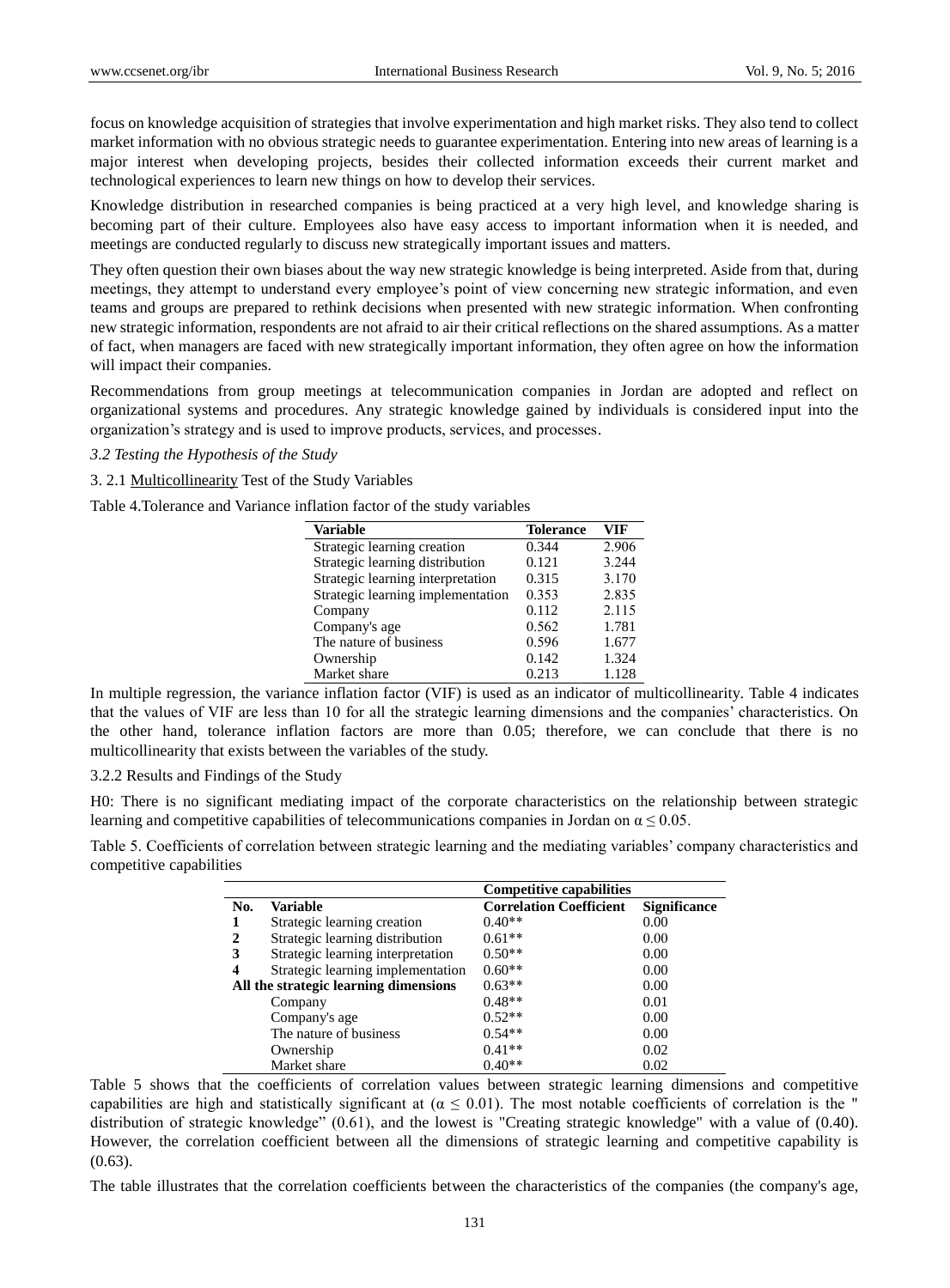type of service, ownership, and market share) and competitive capabilities are statistically significant at a significance level of  $\alpha \leq 0.01$ .

These results reveal how correlated the variables of the study are, and shows the degree of importance of the strategic learning dimensions and company's characteristics to the competitive capabilities of any business organization that is in search for excellence.

Table 6. Step-wise multiple regression for the null hypothesis of the study

| The<br>variable             | independent | $t$ -value | Significance | Beta value | $\boldsymbol{R}$ | $R^2$ | Durbin-<br>Watson<br>Value | $F$ -value | Ff   |
|-----------------------------|-------------|------------|--------------|------------|------------------|-------|----------------------------|------------|------|
| Strategic<br>creation       | learning    | $0.40**$   | 0.00         | 0.263      |                  |       |                            |            |      |
| Strategic<br>distribution   | learning    | $0.61**$   | 0.00         | 0.556      |                  |       |                            |            |      |
| Strategic<br>interpretation | learning    | $0.50**$   | 0.00         | 0.022      | 0.654            | 0.428 | 0.942                      | 27.077     | 0.00 |
| Strategic<br>implementation | learning    | $0.60**$   | 0.00         | 0.321      |                  |       |                            |            |      |
| Company's age               |             | 0.00       |              | 0.002      |                  |       |                            |            |      |
| Service type                |             | $0.48**$   | 0.01         | 0.110      |                  |       |                            |            |      |
| Strategic<br>creation       | learning    | $0.52**$   | 0.00         | 0.301      |                  |       |                            |            |      |
| Strategic<br>distribution   | learning    | $0.54**$   | 0.00         | 0.583      | 0.668            | 0.447 | 0.923                      | 19.229     | 0.00 |
| Strategic<br>interpretation | learning    | $0.41**$   | 0.02         | 0.001      |                  |       |                            |            |      |
| Strategic                   | learning    | $0.40**$   | 0.02         |            |                  |       |                            |            |      |
| implementation              |             |            |              |            |                  |       |                            |            |      |
| <b>Excluded variables</b>   |             |            |              |            |                  |       |                            |            |      |
| Market share                |             | 0.058      | 0.881        | 0.002      |                  |       |                            |            |      |
| Ownership                   |             | 0.196      | 0.711        | 0.008      |                  |       |                            |            |      |
| Company                     |             | 0.196      | 0.832        | 0.003      |                  |       |                            |            |      |

The data above shows all strategic learning dimensions' impact on the competitive capabilities of the telecommunication companies in Jordan, with an *F*-value of 0.654 and statistical significance of 0.00, while the *R*-value is 0.673 and  $R^2$ -value is 0.428, which means that the strategic learning explains 43% of the change in competitive capabilities.

The results also show that the value of the Durbin–Watson test is 0.942, which indicates the nonexistence of self-correlation among the independent variables. The level of influence of the independent variable (strategic knowledge distribution and implementation of strategic knowledge) on the competitive capabilities of the telecommunication companies in Jordan, with the presence of the mediating variables, the company's age and the nature of the type of service are statistically significant at  $\alpha \leq 0.05$ . However, the creation of strategic knowledge and interpretation of strategic knowledge, with the mediatory influence of the company's age and the type of service, is statistically insignificant on the value of  $\alpha \leq 0.05$ .

Table 6 also shows the value of the coefficient of correlation (R) with mediatory influence of company's age and the type of service at 0.668, and the value of R2 at 0.447. Therefore, this value explains the change of almost 45% in the relationship between strategic learning and competitive capabilities, which is due to the mediating influence of company's age and type of service.

As for the impact of each dimension of strategic learning on the competitive capabilities of the telecommunication companies in Jordan, "the distribution of strategic knowledge is the most prominent among them." This is evident in the value of  $t = 3.137$ , with a statistical significance of 0.002, and Beta = 0.583, which reflects the effect of the distribution of strategic knowledge variable on the competitive capabilities at the researched companies. The strategic knowledge implementation follows with the value of t at 2.803, statistically significant at 0.006, and Beta value at 0.317, which shows the contribution of the implementation of strategic knowledge on the competitive capabilities of the telecommunication companies in Jordan. Following is the after-distribution of strategic knowledge, as the value of t is at 2.223, statistically significant at 0.028, and with Beta value of 0.301. However, with regard to interpretation of strategic knowledge and its impact on the competitive capabilities of the telecommunication companies in Jordan, it is statistically insignificant at the value of  $\alpha \le 0.05$ .

#### **4. Results Discussion and Conclusion**

The result of the study seem to be satisfactory in a knowledge-intensive economy, where either tacit or explicit type of knowledge is becoming more important than anything else in order to guarantee corporate excellence and survival. This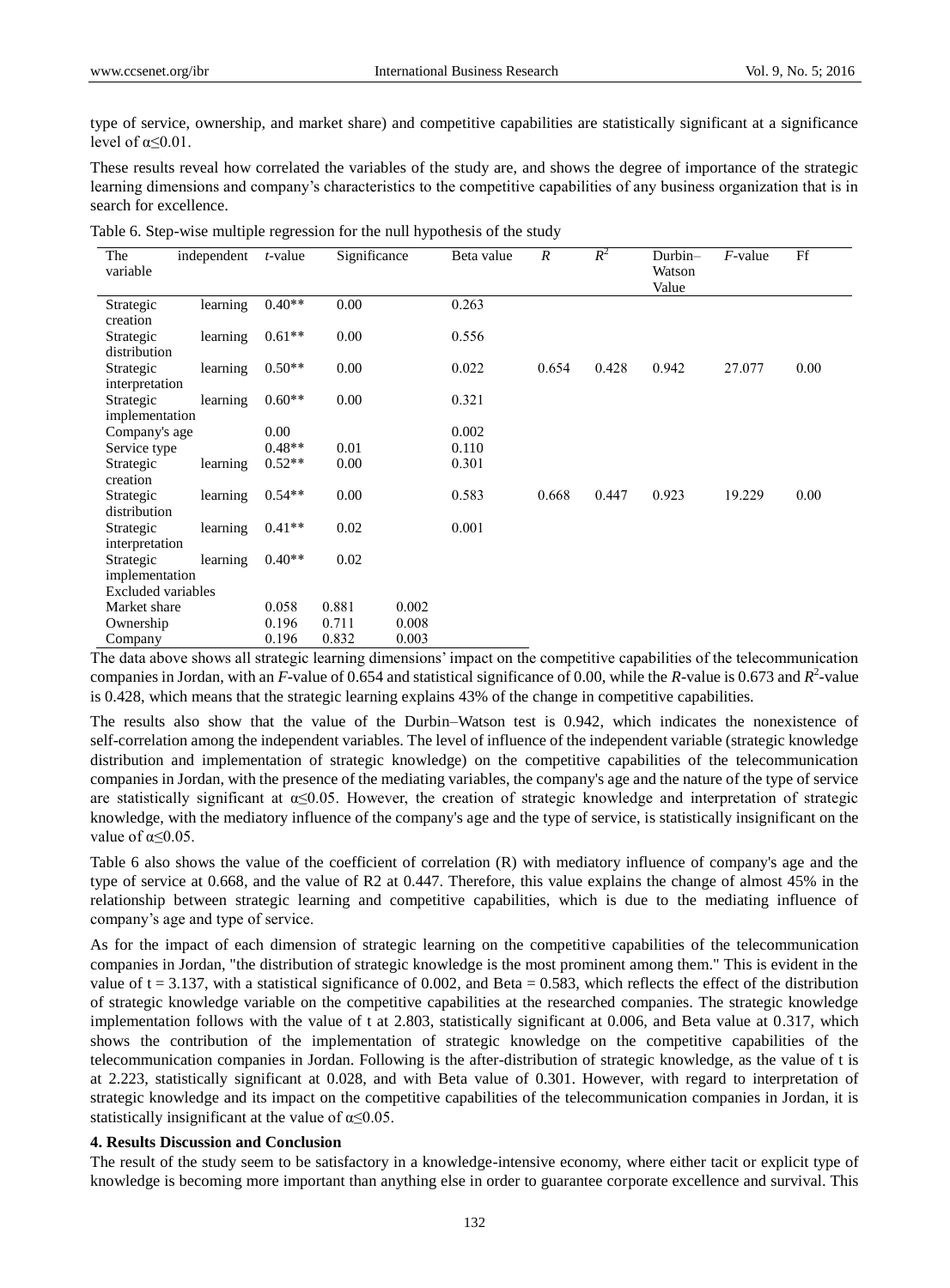is manifested by a high level of practice and value for the strategic learning dimensions such as strategic knowledge creation, distribution, interpretation, and implementation at the telecommunication companies in Jordan. Said conclusion confirms the results of Siren (2012) who hypothesized that strategic learning is a multidimensional construct that is manifested through the sub-processes of strategic knowledge creation, distribution, interpretation, and implementation.

The results showed the impact of all the strategic learning dimensions on the competitive capabilities of the telecommunication companies in Jordan, supported by an R value equal to 0.673, and an R2 value equal to 0.428, which means that the strategic learning accounts for 43% of the change in the competitive capabilities. The same could be true for a sector that must survive in a technologically, economically, socially and politically changing environment, as the process of learning is considered to be the most flexible asset an organization can possess in the twenty-first century. A similar result was confirmed by Song and Lee (2013) when they concluded that the learning processes have a significant direct impact on organizational performance.

The strategic knowledge distribution and the implementation of strategic knowledge, mediated by the company's age and type of service turned out to have an impact on the competitive capabilities of the researched companies. However, the creation and the interpretation of strategic knowledge mediated by the same variables did have an insignificant impact on the competitive capabilities, which leaves us with no choice but to dig deeper into the problem through future researches.

As for the impact of each dimension of strategic learning on the competitive capabilities of the telecommunication companies in Jordan, the distribution of strategic knowledge consequently has the strongest impact, followed by the strategic knowledge implementation, and the creation of strategic knowledge. However, the interpretation of strategic knowledge turned out to be statistically insignificant at the value of α≤0.05. This is understandable in an organizational atmosphere where communication channels are interrupted by work routine and an outdated culture.

#### **References**

- Anderson, B. S., Covin, J. G., & Slevin, D. P. (2009). Understanding the relationship between entrepreneurial orientation and strategic learning capability: An empirical investigation. *Strategic Entrepreneurial Journal, 3*, 218-240. <http://dx.doi.org/10.1002/sej.72>
- Ayoub, N. H. (2004), The Role of Organizational Learning Practices in Supporting Strategic Change in Large Saudi Organizations, *Journal of Public Administration, 44*(1), 22-63.
- Beer, M., Voelpel, S. C., Leibold, M., & Tekie, E. B. (2005). Strategic management as organizational learning: developing fit and alignment through a disciplined process, *Long Range Planning, 38*(5), 445-465. <http://dx.doi.org/10.1016/j.lrp.2005.04.008>
- Casey, A. J., & Ellen, F. G. (2010). Enhancing the ability to think strategically: A learning model. *Management Learning, 41*(2), 167-185. <http://dx.doi.org/10.1177/1350507609355497>
- Cho, S. H., Song, J. H., Yun, S. C., & Lee, C. K. (2013). How the Organizational Learning Process Mediates the Impact of Strategic Human Resource Management Practices on Performance in Korean Organizations. *Perf. Improvement Qrtly, 25*, 23–42.<http://dx.doi.org/10.1002/piq.21127>
- Collins, J. (2001). *Good to great*. New York: Harper Collins Publishers.
- Daft, R., & Weick, K. (1984). Toward a model of organizations as interpretation systems, *Academy of Management Review, 9*(2), 284-295.
- Farago, J., & Skyrme, D. J. (1995). The learning organization. Management Insights. *D. J. Skyrme. Highclere, Newbury*, England, David Skyrme Associates.
- Hatch, N. W., & Dyer, J. H. (2004). Human capital and learning as a source of sustainable competitive advantage. *Strat. Mgmt. J., 25*, 1155–1178. <http://dx.doi.org/10.1002/smj.421>
- Hult, G. T. M., Ketchen, D. J., & Nichols, E. L. (2003). Organizational learning as a strategic resource in supply management. *Journal of Operations Management*, *21*(5), 541-556. <http://dx.doi.org/10.1016/j.jom.2003.02.001>
- kuwada, K. (1998). Strategic learning: The continuous side of discontinuous strategic change. *Organization science*, *9*(6), 719-736. <http://dx.doi.org/10.1287/orsc.9.6.719>
- Maxim, V., & Lyle, Y. (2005). Taking power seriously in strategic organizational learning, *The Learning Organization, 12*(1), 9–25. <http://dx.doi.org/10.1108/09696470510574232>
- Mintzberg, H. (1987a). The strategy concept I: Five P's for strategy. *California Management Review, 30*, 11-24. <http://dx.doi.org/10.2307/41165263>